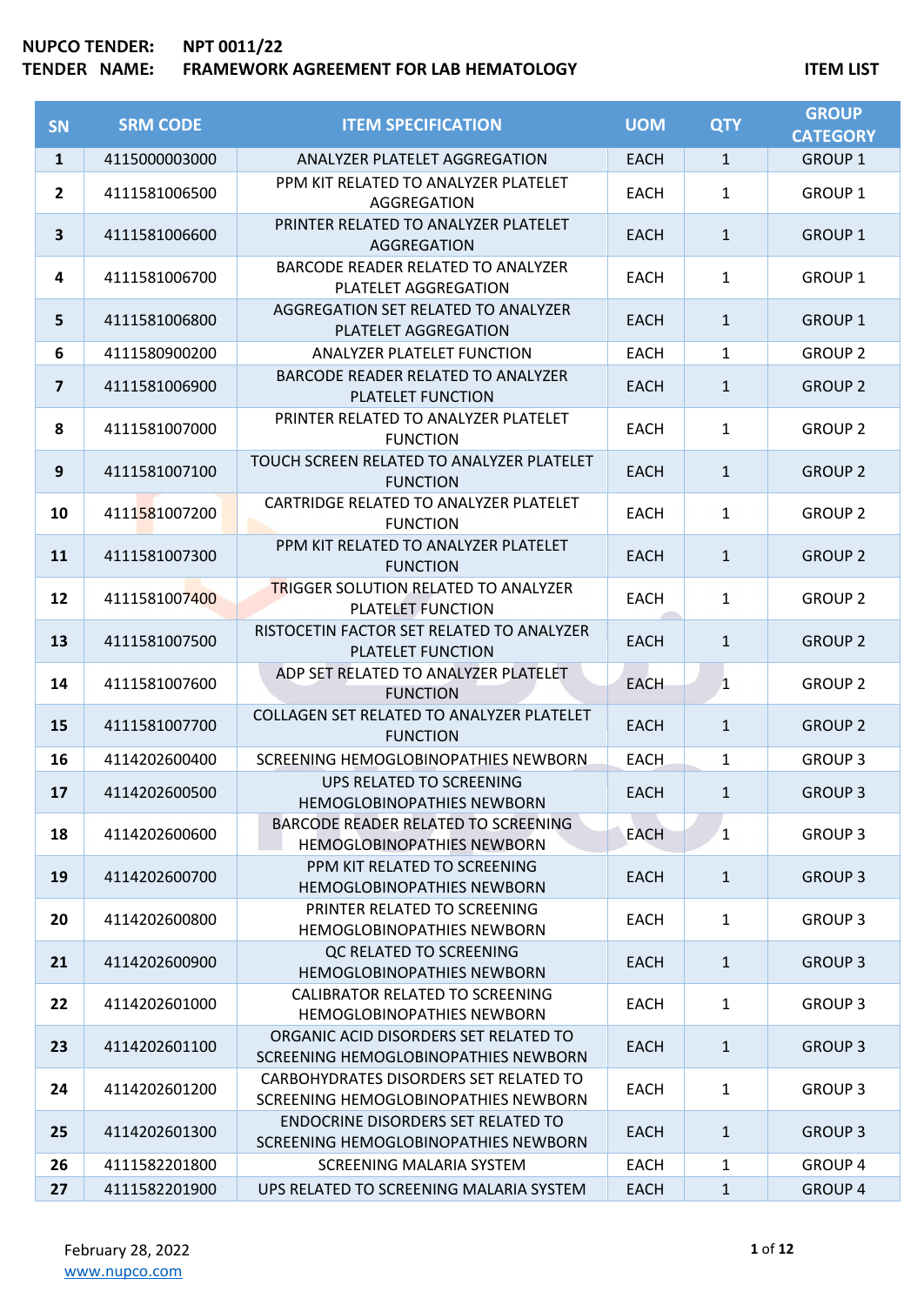| <b>SN</b> | <b>SRM CODE</b> | <b>ITEM SPECIFICATION</b>                                                     | <b>UOM</b>  | <b>QTY</b>   | <b>GROUP</b><br><b>CATEGORY</b> |
|-----------|-----------------|-------------------------------------------------------------------------------|-------------|--------------|---------------------------------|
| 28        | 4111582202000   | TOUCH SCREEN RELATED TO SCREENING MALARIA<br><b>SYSTEM</b>                    | <b>EACH</b> | $\mathbf{1}$ | <b>GROUP 4</b>                  |
| 29        | 4111582202100   | PRINTER RELATED TO SCREENING MALARIA<br><b>SYSTEM</b>                         | <b>EACH</b> | $\mathbf{1}$ | <b>GROUP 4</b>                  |
| 30        | 4111582202200   | PPM KIT RELATED TO SCREENING MALARIA<br><b>SYSTEM</b>                         | <b>EACH</b> | $\mathbf{1}$ | <b>GROUP 4</b>                  |
| 31        | 4111582202300   | QC RELATED TO SCREENING MALARIA SYSTEM                                        | <b>EACH</b> | $\mathbf{1}$ | <b>GROUP 4</b>                  |
| 32        | 4111582202400   | CALIBRATOR RELATED TO SCREENING MALARIA<br><b>SYSTEM</b>                      | <b>EACH</b> | 1            | <b>GROUP 4</b>                  |
| 33        | 4111582202500   | P. FALCIPARUM SET RELATED TO SCREENING<br><b>MALARIA SYSTEM</b>               | <b>EACH</b> | $\mathbf{1}$ | <b>GROUP 4</b>                  |
| 34        | 4111582202600   | P. VIVAX SET RELATED TO SCREENING MALARIA<br><b>SYSTEM</b>                    | <b>EACH</b> | $\mathbf{1}$ | <b>GROUP 4</b>                  |
| 35        | 4111582202700   | P. OVALE SET RELATED TO SCREENING MALARIA<br><b>SYSTEM</b>                    | <b>EACH</b> | $\mathbf{1}$ | <b>GROUP 4</b>                  |
| 36        | 4111582202800   | P. MALARIAE SET RELATED TO SCREENING<br><b>MALARIA SYSTEM</b>                 | <b>EACH</b> | $\mathbf{1}$ | <b>GROUP 4</b>                  |
| 37        | 4111585200100   | ANALYZER FLOW CYTOMETRY                                                       | <b>EACH</b> | $\mathbf{1}$ | <b>GROUP 5</b>                  |
| 38        | 4111614821800   | 6 COLORS RELATED TO ANALYZER FLOW<br><b>CYTOMETRY</b>                         | <b>EACH</b> | $\mathbf{1}$ | <b>GROUP 5</b>                  |
| 39        | 4111614821900   | 8 COLORS RELATED TO ANALYZER FLOW<br><b>CYTOMETRY</b>                         | <b>EACH</b> | $\mathbf{1}$ | <b>GROUP 5</b>                  |
| 40        | 4111614822000   | 10 COLORS RELATED TO ANALYZER FLOW<br><b>CYTOMETRY</b>                        | <b>EACH</b> | $\mathbf{1}$ | <b>GROUP 5</b>                  |
| 41        | 4111614822100   | 12 COLORS RELATED TO ANALYZER FLOW<br><b>CYTOMETRY</b>                        | <b>EACH</b> | $\mathbf{1}$ | <b>GROUP 5</b>                  |
| 42        | 4111614822200   | AUTO LOADER RELATED TO ANALYZER FLOW<br><b>CYTOMETRY</b>                      | <b>EACH</b> | $\mathbf{1}$ | <b>GROUP 5</b>                  |
| 43        | 4111614822300   | BARCODE READER RELATED TO ANALYZER FLOW<br><b>CYTOMETRY</b>                   | <b>EACH</b> | $\mathbf{1}$ | <b>GROUP 5</b>                  |
| 44        | 4111614822400   | PRINTER RELATED TO ANALYZER FLOW<br><b>CYTOMETRY</b>                          | EACH        | $\mathbf{1}$ | <b>GROUP 5</b>                  |
| 45        | 4111614822500   | PPM KIT RELATED TO ANALYZER FLOW<br><b>CYTOMETRY</b>                          | <b>EACH</b> | $\mathbf{1}$ | <b>GROUP 5</b>                  |
| 46        | 4111614822600   | BLUE LASER RELATED TO ANALYZER FLOW<br><b>CYTOMETRY</b>                       | <b>EACH</b> | 1            | <b>GROUP 5</b>                  |
| 47        | 4111614822700   | RED LASER RELATED TO ANALYZER FLOW<br><b>CYTOMETRY</b>                        | <b>EACH</b> | $\mathbf{1}$ | <b>GROUP 5</b>                  |
| 48        | 4111614822800   | VIOLET LASER RELATED TO ANALYZER FLOW<br><b>CYTOMETRY</b>                     | <b>EACH</b> | $\mathbf{1}$ | <b>GROUP 5</b>                  |
| 49        | 4113151000000   | ANALYZER HEMOGLOBINOPATHIES HIGH<br><b>CAPACITY</b>                           | <b>EACH</b> | $\mathbf{1}$ | <b>GROUP 6</b>                  |
| 50        | 4113151000100   | BARCODE READER RELATED TO ANALYZER<br><b>HEMOGLOBINOPATHIES HIGH CAPACITY</b> | <b>EACH</b> | $\mathbf{1}$ | <b>GROUP 6</b>                  |
| 51        | 4113151000200   | UPS RELATED TO ANALYZER<br>HEMOGLOBINOPATHIES HIGH CAPACITY                   | EACH        | $\mathbf{1}$ | <b>GROUP 6</b>                  |
| 52        | 4113151000300   | PRINTER RELATED TO ANALYZER<br><b>HEMOGLOBINOPATHIES HIGH CAPACITY</b>        | <b>EACH</b> | $\mathbf{1}$ | <b>GROUP 6</b>                  |
| 53        | 4113151000400   | PPM KIT RELATED TO ANALYZER<br>HEMOGLOBINOPATHIES HIGH CAPACITY               | <b>EACH</b> | $\mathbf{1}$ | <b>GROUP 6</b>                  |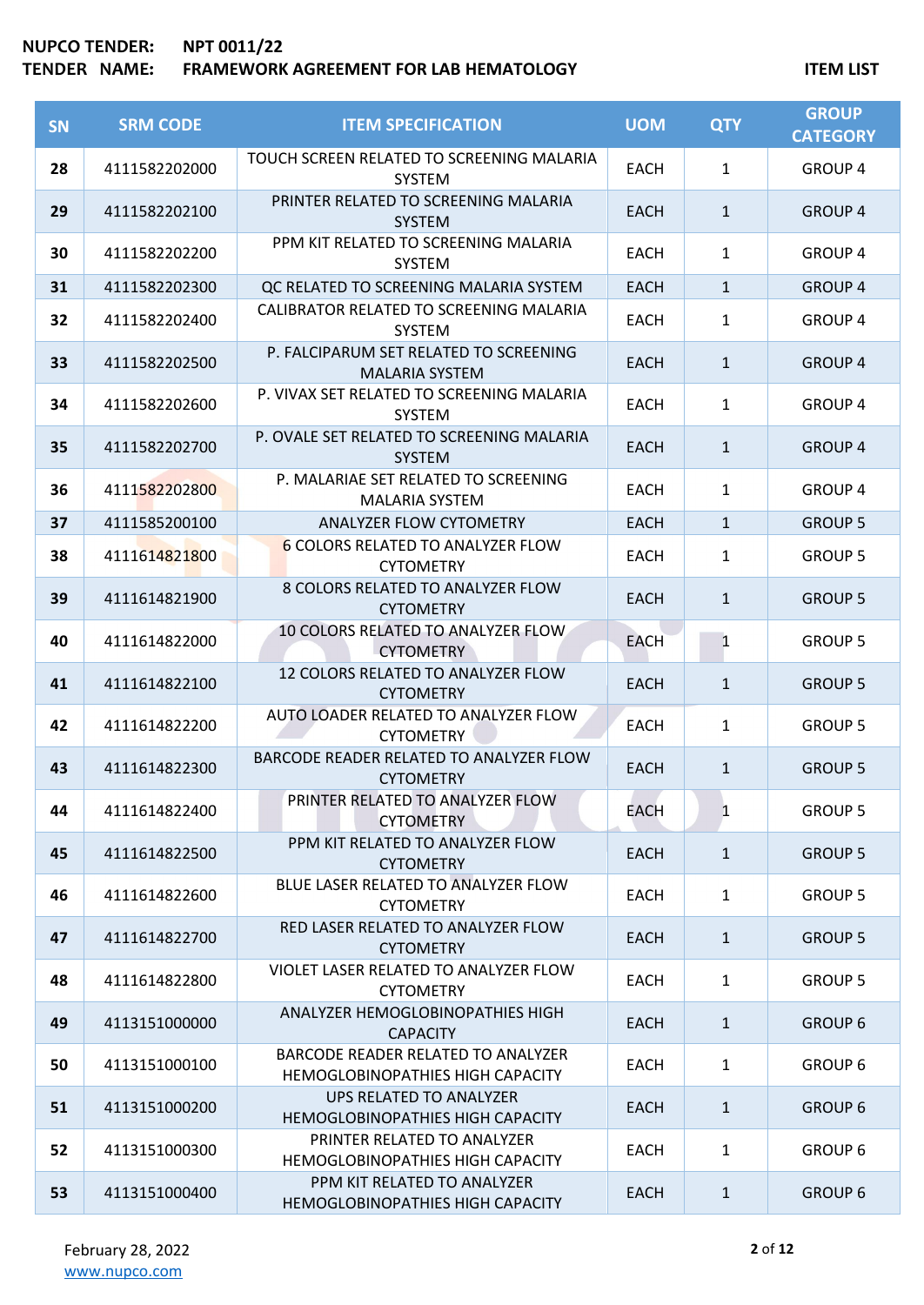| SN | <b>SRM CODE</b> | <b>ITEM SPECIFICATION</b>                                                         | <b>UOM</b>  | <b>QTY</b>   | <b>GROUP</b><br><b>CATEGORY</b> |
|----|-----------------|-----------------------------------------------------------------------------------|-------------|--------------|---------------------------------|
| 54 | 4113151000500   | HbH SET RELATED TO ANALYZER<br>HEMOGLOBINOPATHIES HIGH CAPACITY                   | EACH        | $\mathbf{1}$ | <b>GROUP 6</b>                  |
| 55 | 4113151000600   | HbF SET RELATED TO ANALYZER<br>HEMOGLOBINOPATHIES HIGH CAPACITY                   | <b>EACH</b> | $\mathbf{1}$ | <b>GROUP 6</b>                  |
| 56 | 4113151000700   | HbD SET RELATED TO ANALYZER<br>HEMOGLOBINOPATHIES HIGH CAPACITY                   | <b>EACH</b> | $\mathbf{1}$ | <b>GROUP 6</b>                  |
| 57 | 4113151000800   | HbS SET RELATED TO ANALYZER<br>HEMOGLOBINOPATHIES HIGH CAPACITY                   | <b>EACH</b> | $\mathbf{1}$ | <b>GROUP 6</b>                  |
| 58 | 4113151000900   | HbC SET RELATED TO ANALYZER<br>HEMOGLOBINOPATHIES HIGH CAPACITY                   | EACH        | $\mathbf{1}$ | <b>GROUP 6</b>                  |
| 59 | 4113151001000   | HbA1C SET RELATED TO ANALYZER<br>HEMOGLOBINOPATHIES HIGH CAPACITY                 | <b>EACH</b> | $\mathbf{1}$ | <b>GROUP 6</b>                  |
| 60 | 4113151001100   | HbA2 SET RELATED TO ANALYZER<br>HEMOGLOBINOPATHIES HIGH CAPACITY                  | <b>EACH</b> | $\mathbf{1}$ | <b>GROUP 6</b>                  |
| 61 | 4113151001200   | ANALYZER HEMOGLOBINOPATHIES LOW CAPACITY                                          | <b>EACH</b> | $\mathbf{1}$ | <b>GROUP 7</b>                  |
| 62 | 4113151001300   | BARCODE READER RELATED TO ANALYZER<br>HEMOGLOBINOPATHIES LOW CAPACITY             | <b>EACH</b> | $\mathbf{1}$ | <b>GROUP 7</b>                  |
| 63 | 4113151001400   | UPS RELATED TO ANALYZER<br>HEMOGLOBINOPATHIES LOW CAPACITY                        | <b>EACH</b> | $\mathbf{1}$ | <b>GROUP 7</b>                  |
| 64 | 4113151001500   | PPM KIT RELATED TO ANALYZER<br><b>HEMOGLOBINOPATHIES LOW CAPACITY</b>             | <b>EACH</b> | $\mathbf{1}$ | <b>GROUP 7</b>                  |
| 65 | 4113151001600   | PRINTER RELATED TO ANALYZER<br>HEMOGLOBINOPATHIES LOW CAPACITY                    | <b>EACH</b> | $\mathbf{1}$ | <b>GROUP 7</b>                  |
| 66 | 4113151001700   | HbH SET RELATED TO ANALYZER<br>HEMOGLOBINOPATHIES LOW CAPACITY                    | <b>EACH</b> | $\mathbf{1}$ | <b>GROUP 7</b>                  |
| 67 | 4113151001800   | HbF SET RELATED TO ANALYZER<br>HEMOGLOBINOPATHIES LOW CAPACITY                    | <b>EACH</b> | $\mathbf{1}$ | <b>GROUP 7</b>                  |
| 68 | 4113151001900   | HbD SET RELATED TO ANALYZER<br>HEMOGLOBINOPATHIES LOW CAPACITY                    | <b>EACH</b> | $\mathbf{1}$ | <b>GROUP 7</b>                  |
| 69 | 4113151002000   | HbS SET RELATED TO ANALYZER<br>HEMOGLOBINOPATHIES LOW CAPACITY                    | <b>EACH</b> | $\mathbf{1}$ | <b>GROUP 7</b>                  |
| 70 | 4113151002100   | HbC SET RELATED TO ANALYZER<br>HEMOGLOBINOPATHIES LOW CAPACITY                    | <b>EACH</b> | 1            | <b>GROUP 7</b>                  |
| 71 | 4113151002200   | HbA1C SET RELATED TO ANALYZER<br>HEMOGLOBINOPATHIES LOW CAPACITY                  | <b>EACH</b> | $\mathbf{1}$ | <b>GROUP 7</b>                  |
| 72 | 4113151002300   | HbA2 SET RELATED TO ANALYZER<br>HEMOGLOBINOPATHIES LOW CAPACITY                   | <b>EACH</b> | $\mathbf{1}$ | <b>GROUP 7</b>                  |
| 73 | 4113150100800   | COUNTER BLOOD CELL HIGH THROUGHPUT                                                | <b>EACH</b> | $\mathbf{1}$ | <b>GROUP 8</b>                  |
| 74 | 4113150100900   | LOADING ON-THE-FLY RELATED TO COUNTER<br><b>BLOOD CELL HIGH THROUGHPUT</b>        | <b>EACH</b> | $\mathbf{1}$ | <b>GROUP 8</b>                  |
| 75 | 4113150101000   | TOUCH SCREEN RELATED TO COUNTER BLOOD<br><b>CELL HIGH THROUGHPUT</b>              | <b>EACH</b> | $\mathbf{1}$ | <b>GROUP 8</b>                  |
| 76 | 4113150101100   | BARCODE READER RELATED TO COUNTER BLOOD<br><b>CELL HIGH THROUGHPUT</b>            | <b>EACH</b> | $\mathbf{1}$ | <b>GROUP 8</b>                  |
| 77 | 4113150101200   | INTEGRATED SLIDE MAKER / STAINER RELATED TO<br>COUNTER BLOOD CELL HIGH THROUGHPUT | <b>EACH</b> | $\mathbf{1}$ | <b>GROUP 8</b>                  |
| 78 | 4113150101300   | SCALABILITY RELATED TO COUNTER BLOOD CELL<br><b>HIGH THROUGHPUT</b>               | <b>EACH</b> | $\mathbf{1}$ | <b>GROUP 8</b>                  |
| 79 | 4113150101400   | PPM KIT RELATED TO COUNTER BLOOD CELL HIGH<br><b>THROUGHPUT</b>                   | <b>EACH</b> | $\mathbf{1}$ | <b>GROUP 8</b>                  |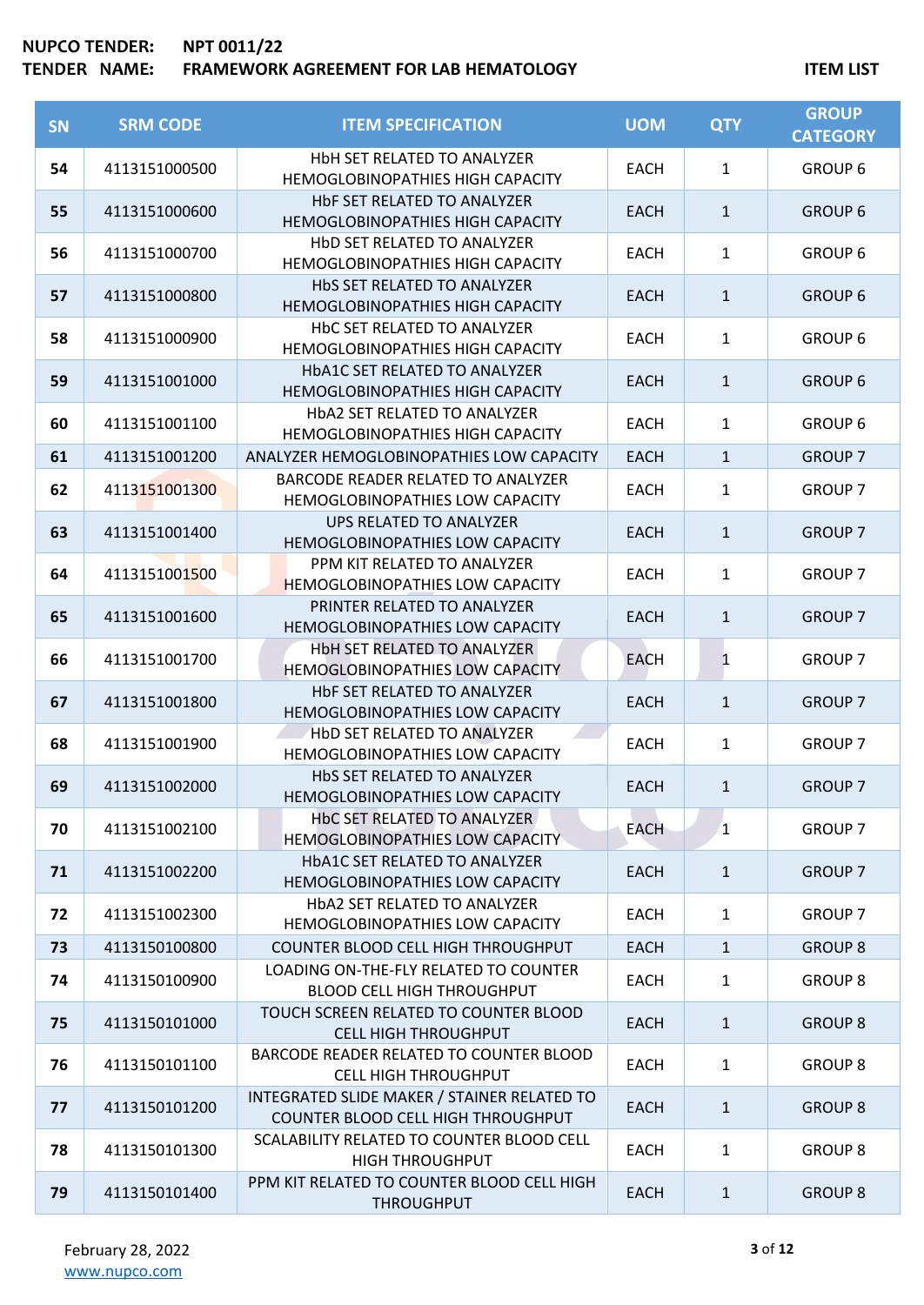## **TENDER NAME: FRAMEWORK AGREEMENT FOR LAB HEMATOLOGY ITEM LIST**

| <b>SN</b> | <b>SRM CODE</b> | <b>ITEM SPECIFICATION</b>                                         | <b>UOM</b>  | <b>QTY</b>   | <b>GROUP</b><br><b>CATEGORY</b> |
|-----------|-----------------|-------------------------------------------------------------------|-------------|--------------|---------------------------------|
| 80        | 4113150101500   | PRINTER RELATED TO COUNTER BLOOD CELL HIGH<br><b>THROUGHPUT</b>   | <b>EACH</b> | $\mathbf{1}$ | <b>GROUP 8</b>                  |
| 81        | 4113150101600   | WBC SET RELATED TO COUNTER BLOOD CELL HIGH<br><b>THROUGHPUT</b>   | <b>EACH</b> | $\mathbf{1}$ | <b>GROUP 8</b>                  |
| 82        | 4113150101700   | RBC SET RELATED TO COUNTER BLOOD CELL HIGH<br><b>THROUGHPUT</b>   | <b>EACH</b> | $\mathbf{1}$ | <b>GROUP 8</b>                  |
| 83        | 4113150101800   | HGB SET RELATED TO COUNTER BLOOD CELL HIGH<br><b>THROUGHPUT</b>   | <b>EACH</b> | $\mathbf{1}$ | <b>GROUP 8</b>                  |
| 84        | 4113150101900   | HCT SET RELATED TO COUNTER BLOOD CELL HIGH<br><b>THROUGHPUT</b>   | <b>EACH</b> | $\mathbf{1}$ | <b>GROUP 8</b>                  |
| 85        | 4113150102000   | MCV SET RELATED TO COUNTER BLOOD CELL HIGH<br><b>THROUGHPUT</b>   | <b>EACH</b> | $\mathbf{1}$ | <b>GROUP 8</b>                  |
| 86        | 4113150102100   | MCH SET RELATED TO COUNTER BLOOD CELL HIGH<br><b>THROUGHPUT</b>   | <b>EACH</b> | $\mathbf{1}$ | <b>GROUP 8</b>                  |
| 87        | 4113150102200   | MCHC SET RELATED TO COUNTER BLOOD CELL<br><b>HIGH THROUGHPUT</b>  | <b>EACH</b> | $\mathbf{1}$ | <b>GROUP 8</b>                  |
| 88        | 4113150102300   | RDW SET RELATED TO COUNTER BLOOD CELL<br><b>HIGH THROUGHPUT</b>   | <b>EACH</b> | $\mathbf{1}$ | <b>GROUP 8</b>                  |
| 89        | 4113150102400   | PLT SET RELATED TO COUNTER BLOOD CELL HIGH<br><b>THROUGHPUT</b>   | <b>EACH</b> | $\mathbf{1}$ | <b>GROUP 8</b>                  |
| 90        | 4113150102500   | MPV SET RELATED TO COUNTER BLOOD CELL HIGH<br><b>THROUGHPUT</b>   | <b>EACH</b> | $\mathbf{1}$ | <b>GROUP 8</b>                  |
| 91        | 4113150102600   | NE% SET RELATED TO COUNTER BLOOD CELL HIGH<br><b>THROUGHPUT</b>   | <b>EACH</b> | $\mathbf{1}$ | <b>GROUP 8</b>                  |
| 92        | 4113150102700   | LY% SET RELATED TO COUNTER BLOOD CELL HIGH<br><b>THROUGHPUT</b>   | <b>EACH</b> | 1            | <b>GROUP 8</b>                  |
| 93        | 4113150102800   | MO% SET RELATED TO COUNTER BLOOD CELL<br><b>HIGH THROUGHPUT</b>   | <b>EACH</b> | $\mathbf{1}$ | <b>GROUP 8</b>                  |
| 94        | 4113150102900   | EO% SET RELATED TO COUNTER BLOOD CELL HIGH<br><b>THROUGHPUT</b>   | <b>EACH</b> | $\mathbf{1}$ | <b>GROUP 8</b>                  |
| 95        | 4113150103000   | BA% SET RELATED TO COUNTER BLOOD CELL HIGH<br><b>THROUGHPUT</b>   | <b>EACH</b> | $\mathbf{1}$ | <b>GROUP 8</b>                  |
| 96        | 4113150103100   | NRBC% SET RELATED TO COUNTER BLOOD CELL<br><b>HIGH THROUGHPUT</b> | <b>EACH</b> | $\mathbf{1}$ | <b>GROUP 8</b>                  |
| 97        | 4113150103200   | NE# SET RELATED TO COUNTER BLOOD CELL HIGH<br><b>THROUGHPUT</b>   | <b>EACH</b> | $\mathbf{1}$ | <b>GROUP 8</b>                  |
| 98        | 4113150103300   | LY# SET RELATED TO COUNTER BLOOD CELL HIGH<br><b>THROUGHPUT</b>   | <b>EACH</b> | $\mathbf{1}$ | <b>GROUP 8</b>                  |
| 99        | 4113150103400   | MO# SET RELATED TO COUNTER BLOOD CELL HIGH<br><b>THROUGHPUT</b>   | <b>EACH</b> | $\mathbf{1}$ | <b>GROUP 8</b>                  |
| 100       | 4113150103500   | EO# SET RELATED TO COUNTER BLOOD CELL HIGH<br><b>THROUGHPUT</b>   | <b>EACH</b> | $\mathbf{1}$ | <b>GROUP 8</b>                  |
| 101       | 4113150103600   | BA# SET RELATED TO COUNTER BLOOD CELL HIGH<br><b>THROUGHPUT</b>   | <b>EACH</b> | $\mathbf{1}$ | <b>GROUP 8</b>                  |
| 102       | 4113150103700   | NRBC# SET RELATED TO COUNTER BLOOD CELL<br><b>HIGH THROUGHPUT</b> | <b>EACH</b> | $\mathbf{1}$ | <b>GROUP 8</b>                  |
| 103       | 4113150103800   | RET% SET RELATED TO COUNTER BLOOD CELL<br><b>HIGH THROUGHPUT</b>  | <b>EACH</b> | $\mathbf{1}$ | <b>GROUP 8</b>                  |
| 104       | 4113150103900   | RET# SET RELATED TO COUNTER BLOOD CELL<br><b>HIGH THROUGHPUT</b>  | <b>EACH</b> | $\mathbf{1}$ | <b>GROUP 8</b>                  |
| 105       | 4113150104000   | COUNTER BLOOD CELL MEDIUM THROUGHPUT                              | <b>EACH</b> | $\mathbf{1}$ | <b>GROUP 9</b>                  |

February 28, 2022 [www.nupco.com](http://www.nupco.com/)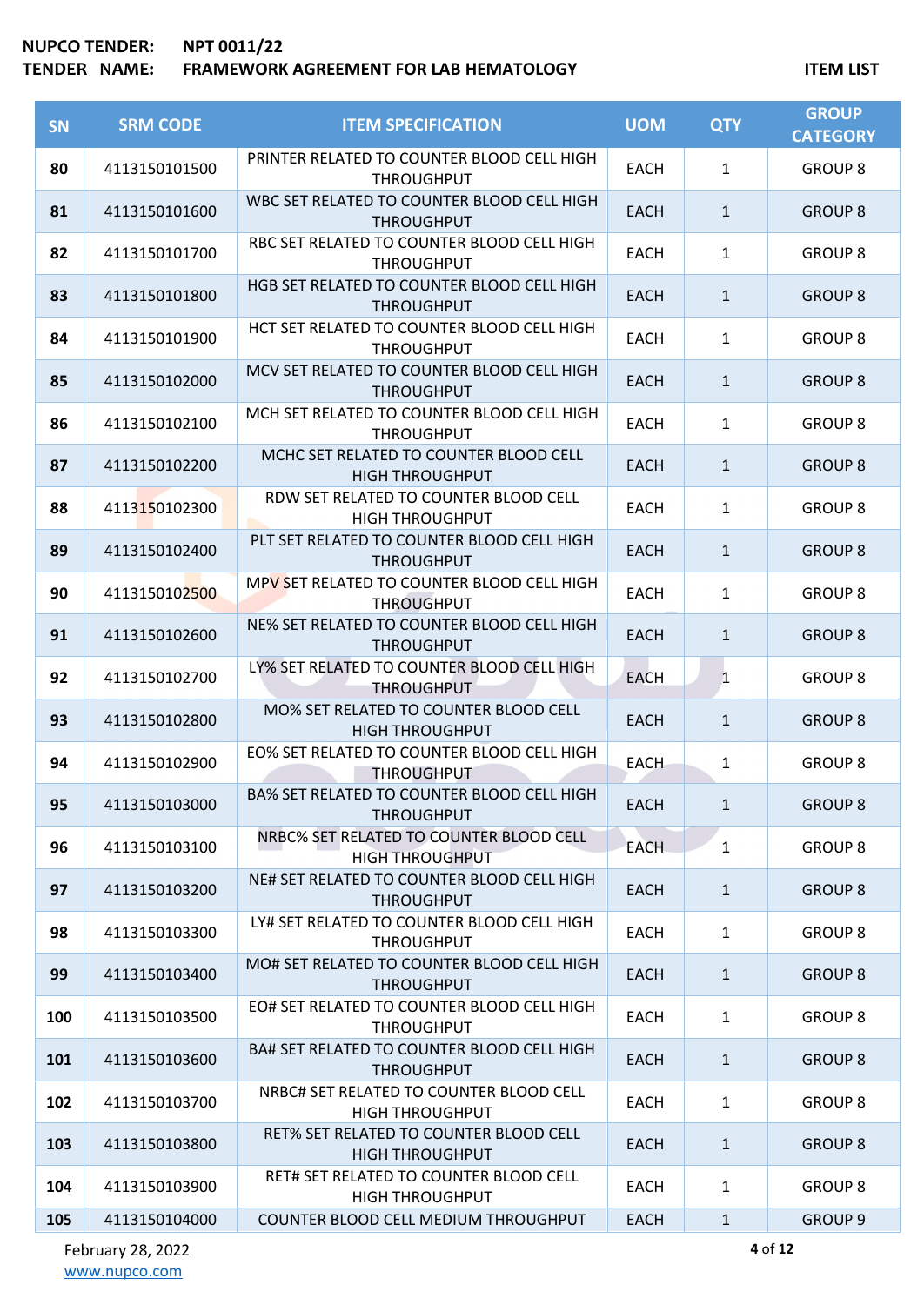| SN  | <b>SRM CODE</b> | <b>ITEM SPECIFICATION</b>                                                          | <b>UOM</b>  | <b>QTY</b>   | <b>GROUP</b><br><b>CATEGORY</b> |
|-----|-----------------|------------------------------------------------------------------------------------|-------------|--------------|---------------------------------|
| 106 | 4113150104100   | LOADING ON-THE-FLY RELATED TO COUNTER<br>BLOOD CELL MEDIUM THROUGHPUT              | <b>EACH</b> | $\mathbf{1}$ | GROUP <sub>9</sub>              |
| 107 | 4113150104200   | TOUCH SCREEN RELATED TO COUNTER BLOOD<br>CELL MEDIUM THROUGHPUT                    | <b>EACH</b> | $\mathbf{1}$ | <b>GROUP 9</b>                  |
| 108 | 4113150104300   | BARCODE READER RELATED TO COUNTER BLOOD<br>CELL MEDIUM THROUGHPUT                  | <b>EACH</b> | $\mathbf{1}$ | GROUP <sub>9</sub>              |
| 109 | 4113150104400   | RETICULOCYTE: RET%, RET# RELATED TO COUNTER<br><b>BLOOD CELL MEDIUM THROUGHPUT</b> | <b>EACH</b> | $\mathbf{1}$ | <b>GROUP 9</b>                  |
| 110 | 4113150104500   | NRBC% AND NRBC# RELATED TO COUNTER BLOOD<br>CELL MEDIUM THROUGHPUT                 | <b>EACH</b> | $\mathbf{1}$ | <b>GROUP 9</b>                  |
| 111 | 4113150104600   | XB/XM RELATED TO COUNTER BLOOD CELL<br><b>MEDIUM THROUGHPUT</b>                    | <b>EACH</b> | $\mathbf{1}$ | <b>GROUP 9</b>                  |
| 112 | 4113150104700   | PPM KIT RELATED TO COUNTER BLOOD CELL<br>MEDIUM THROUGHPUT                         | <b>EACH</b> | $\mathbf{1}$ | GROUP <sub>9</sub>              |
| 113 | 4113150104800   | PRINTER RELATED TO COUNTER BLOOD CELL<br><b>MEDIUM THROUGHPUT</b>                  | <b>EACH</b> | $\mathbf{1}$ | <b>GROUP 9</b>                  |
| 114 | 4113150104900   | WBC SET RELATED TO COUNTER BLOOD CELL<br>MEDIUM THROUGHPUT                         | <b>EACH</b> | $\mathbf{1}$ | GROUP <sub>9</sub>              |
| 115 | 4113150105000   | RBC SET RELATED TO COUNTER BLOOD CELL<br><b>MEDIUM THROUGHPUT</b>                  | <b>EACH</b> | $\mathbf{1}$ | <b>GROUP 9</b>                  |
| 116 | 4113150105100   | <b>HGB SET RELATED TO COUNTER BLOOD CELL</b><br><b>MEDIUM THROUGHPUT</b>           | <b>EACH</b> | $\mathbf{1}$ | GROUP <sub>9</sub>              |
| 117 | 4113150105200   | HCT SET RELATED TO COUNTER BLOOD CELL<br>MEDIUM THROUGHPUT                         | <b>EACH</b> | $\mathbf{1}$ | <b>GROUP 9</b>                  |
| 118 | 4113150105300   | MCV SET RELATED TO COUNTER BLOOD CELL<br><b>MEDIUM THROUGHPUT</b>                  | <b>EACH</b> | $\mathbf{1}$ | GROUP <sub>9</sub>              |
| 119 | 4113150105400   | MCH SET RELATED TO COUNTER BLOOD CELL<br><b>MEDIUM THROUGHPUT</b>                  | <b>EACH</b> | $\mathbf{1}$ | <b>GROUP 9</b>                  |
| 120 | 4113150105500   | MCHC SET RELATED TO COUNTER BLOOD CELL<br><b>MEDIUM THROUGHPUT</b>                 | <b>EACH</b> | $\mathbf{1}$ | GROUP <sub>9</sub>              |
| 121 | 4113150105600   | RDW SET RELATED TO COUNTER BLOOD CELL<br><b>MEDIUM THROUGHPUT</b>                  | <b>EACH</b> | $\mathbf{1}$ | <b>GROUP 9</b>                  |
| 122 | 4113150105700   | PLT SET RELATED TO COUNTER BLOOD CELL<br><b>MEDIUM THROUGHPUT</b>                  | <b>EACH</b> | $\mathbf{1}$ | GROUP <sub>9</sub>              |
| 123 | 4113150105800   | MPV SET RELATED TO COUNTER BLOOD CELL<br><b>MEDIUM THROUGHPUT</b>                  | <b>EACH</b> | $\mathbf{1}$ | <b>GROUP 9</b>                  |
| 124 | 4113150105900   | NE% SET RELATED TO COUNTER BLOOD CELL<br><b>MEDIUM THROUGHPUT</b>                  | <b>EACH</b> | $\mathbf{1}$ | GROUP <sub>9</sub>              |
| 125 | 4113150106000   | LY% SET RELATED TO COUNTER BLOOD CELL<br><b>MEDIUM THROUGHPUT</b>                  | <b>EACH</b> | $\mathbf{1}$ | <b>GROUP 9</b>                  |
| 126 | 4113150106100   | MO% SET RELATED TO COUNTER BLOOD CELL<br>MEDIUM THROUGHPUT                         | <b>EACH</b> | $\mathbf{1}$ | <b>GROUP 9</b>                  |
| 127 | 4113150106200   | EO% SET RELATED TO COUNTER BLOOD CELL<br><b>MEDIUM THROUGHPUT</b>                  | <b>EACH</b> | $\mathbf{1}$ | <b>GROUP 9</b>                  |
| 128 | 4113150106300   | <b>BA% SET RELATED TO COUNTER BLOOD CELL</b><br><b>MEDIUM THROUGHPUT</b>           | <b>EACH</b> | $\mathbf{1}$ | <b>GROUP 9</b>                  |
| 129 | 4113150106400   | NE# SET RELATED TO COUNTER BLOOD CELL<br><b>MEDIUM THROUGHPUT</b>                  | EACH        | $\mathbf{1}$ | <b>GROUP 9</b>                  |
| 130 | 4113150106500   | LY# SET RELATED TO COUNTER BLOOD CELL<br>MEDIUM THROUGHPUT                         | <b>EACH</b> | $\mathbf{1}$ | GROUP 9                         |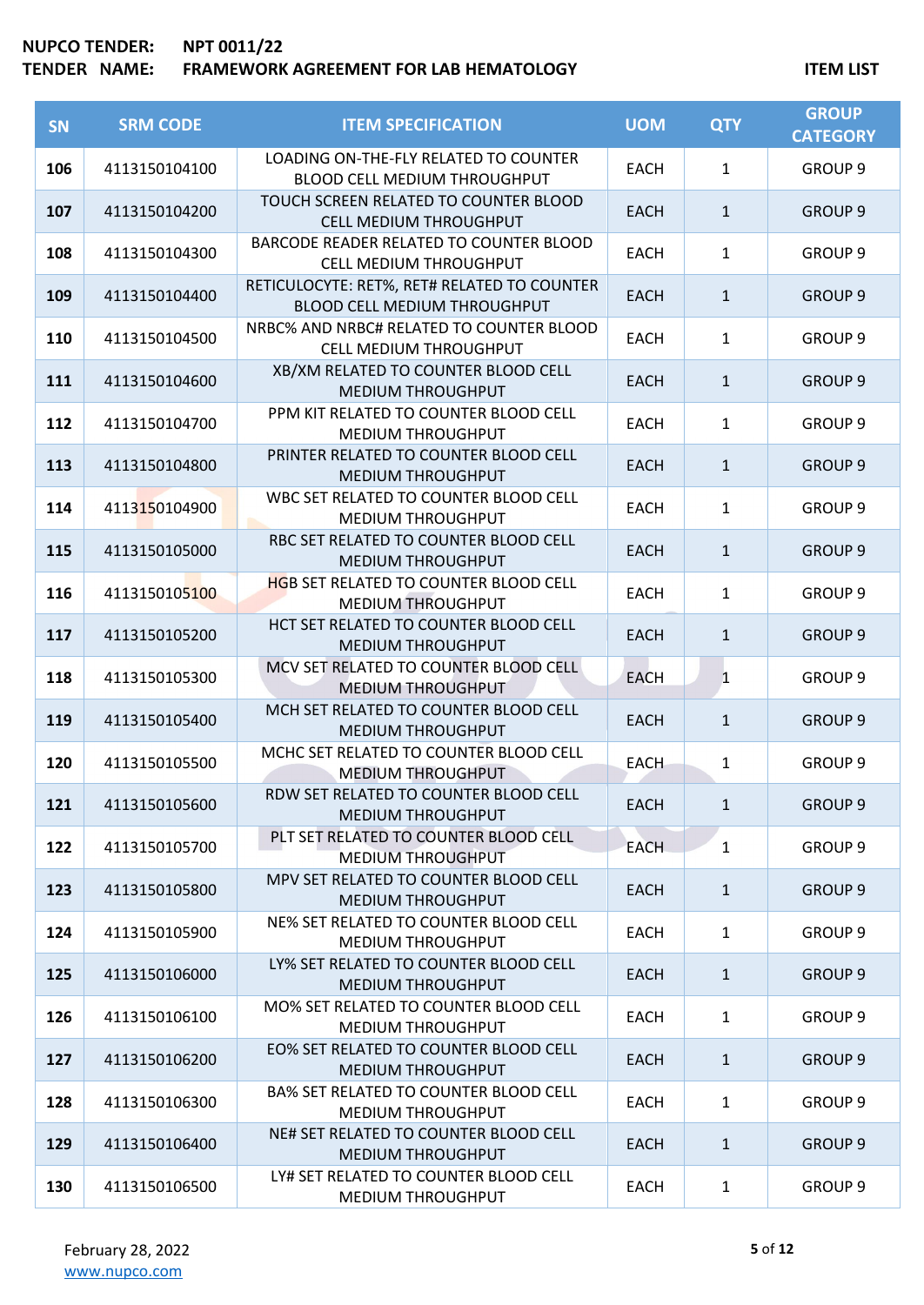| <b>SN</b> | <b>SRM CODE</b> | <b>ITEM SPECIFICATION</b>                                                    | <b>UOM</b>  | <b>QTY</b>   | <b>GROUP</b><br><b>CATEGORY</b> |
|-----------|-----------------|------------------------------------------------------------------------------|-------------|--------------|---------------------------------|
| 131       | 4113150106600   | MO# SET RELATED TO COUNTER BLOOD CELL<br><b>MEDIUM THROUGHPUT</b>            | <b>EACH</b> | $\mathbf{1}$ | <b>GROUP 9</b>                  |
| 132       | 4113150106700   | EO# SET RELATED TO COUNTER BLOOD CELL<br><b>MEDIUM THROUGHPUT</b>            | <b>EACH</b> | $\mathbf{1}$ | GROUP <sub>9</sub>              |
| 133       | 4113150106800   | BA# SET RELATED TO COUNTER BLOOD CELL<br><b>MEDIUM THROUGHPUT</b>            | <b>EACH</b> | $\mathbf{1}$ | <b>GROUP 9</b>                  |
| 134       | 4113150106900   | <b>COUNTER BLOOD CELL LOW THROUGHPUT 5 PART</b>                              | <b>EACH</b> | 1            | GROUP 10                        |
| 135       | 4113150107000   | TOUCH SCREEN RELATED TO COUNTER BLOOD<br><b>CELL LOW THROUGHPUT 5 PART</b>   | <b>EACH</b> | $\mathbf{1}$ | <b>GROUP 10</b>                 |
| 136       | 4113150107100   | BARCODE READER RELATED TO COUNTER BLOOD<br><b>CELL LOW THROUGHPUT 5 PART</b> | <b>EACH</b> | $\mathbf{1}$ | GROUP 10                        |
| 137       | 4113150107200   | AUTO LOADER RELATED TO COUNTER BLOOD CELL<br>LOW THROUGHPUT 5 PART           | <b>EACH</b> | $\mathbf{1}$ | GROUP 10                        |
| 138       | 4113150107300   | PRE DILUTION MODE RELATED TO COUNTER<br>BLOOD CELL LOW THROUGHPUT 5 PART     | <b>EACH</b> | $\mathbf{1}$ | GROUP 10                        |
| 139       | 4113150107400   | PPM KIT RELATED TO COUNTER BLOOD CELL LOW<br><b>THROUGHPUT 5 PART</b>        | <b>EACH</b> | $\mathbf{1}$ | GROUP 10                        |
| 140       | 4113150107500   | PRINTER RELATED TO COUNTER BLOOD CELL LOW<br><b>THROUGHPUT 5 PART</b>        | <b>EACH</b> | $\mathbf{1}$ | GROUP 10                        |
| 141       | 4113150107600   | WBC SET RELATED TO COUNTER BLOOD CELL LOW<br><b>THROUGHPUT 5 PART</b>        | <b>EACH</b> | $\mathbf{1}$ | GROUP 10                        |
| 142       | 4113150107700   | RBC SET RELATED TO COUNTER BLOOD CELL LOW<br><b>THROUGHPUT 5 PART</b>        | <b>EACH</b> | 1            | GROUP 10                        |
| 143       | 4113150107800   | HGB SET RELATED TO COUNTER BLOOD CELL LOW<br><b>THROUGHPUT 5 PART</b>        | <b>EACH</b> | $\mathbf{1}$ | GROUP 10                        |
| 144       | 4113150107900   | HCT SET RELATED TO COUNTER BLOOD CELL LOW<br><b>THROUGHPUT 5 PART</b>        | <b>EACH</b> | $\mathbf{1}$ | GROUP 10                        |
| 145       | 4113150108000   | MCV SET RELATED TO COUNTER BLOOD CELL LOW<br><b>THROUGHPUT 5 PART</b>        | <b>EACH</b> | $\mathbf{1}$ | GROUP 10                        |
| 146       | 4113150108100   | MCH SET RELATED TO COUNTER BLOOD CELL LOW<br>THROUGHPUT 5 PART               | <b>EACH</b> | 1            | GROUP 10                        |
| 147       | 4113150108200   | MCHC SET RELATED TO COUNTER BLOOD CELL<br>LOW THROUGHPUT 5 PART              | <b>EACH</b> | $\mathbf{1}$ | GROUP 10                        |
| 148       | 4113150108300   | RDW SET RELATED TO COUNTER BLOOD CELL LOW<br><b>THROUGHPUT 5 PART</b>        | <b>EACH</b> | $\mathbf{1}$ | GROUP 10                        |
| 149       | 4113150108400   | PLT SET RELATED TO COUNTER BLOOD CELL LOW<br><b>THROUGHPUT 5 PART</b>        | EACH        | $\mathbf{1}$ | GROUP 10                        |
| 150       | 4113150108500   | MPV SET RELATED TO COUNTER BLOOD CELL LOW<br><b>THROUGHPUT 5 PART</b>        | <b>EACH</b> | $\mathbf{1}$ | GROUP 10                        |
| 151       | 4113150108600   | NE% SET RELATED TO COUNTER BLOOD CELL LOW<br><b>THROUGHPUT 5 PART</b>        | <b>EACH</b> | $\mathbf{1}$ | GROUP 10                        |
| 152       | 4113150108700   | LY% SET RELATED TO COUNTER BLOOD CELL LOW<br>THROUGHPUT 5 PART               | <b>EACH</b> | $\mathbf{1}$ | GROUP 10                        |
| 153       | 4113150108800   | MO% SET RELATED TO COUNTER BLOOD CELL<br>LOW THROUGHPUT 5 PART               | EACH        | $\mathbf{1}$ | GROUP 10                        |
| 154       | 4113150108900   | EO% SET RELATED TO COUNTER BLOOD CELL LOW<br>THROUGHPUT 5 PART               | EACH        | $\mathbf{1}$ | GROUP 10                        |
| 155       | 4113150109000   | BA% SET RELATED TO COUNTER BLOOD CELL LOW<br><b>THROUGHPUT 5 PART</b>        | <b>EACH</b> | $\mathbf{1}$ | GROUP 10                        |
| 156       | 4113150109100   | NE# SET RELATED TO COUNTER BLOOD CELL LOW<br>THROUGHPUT 5 PART               | EACH        | $\mathbf{1}$ | GROUP 10                        |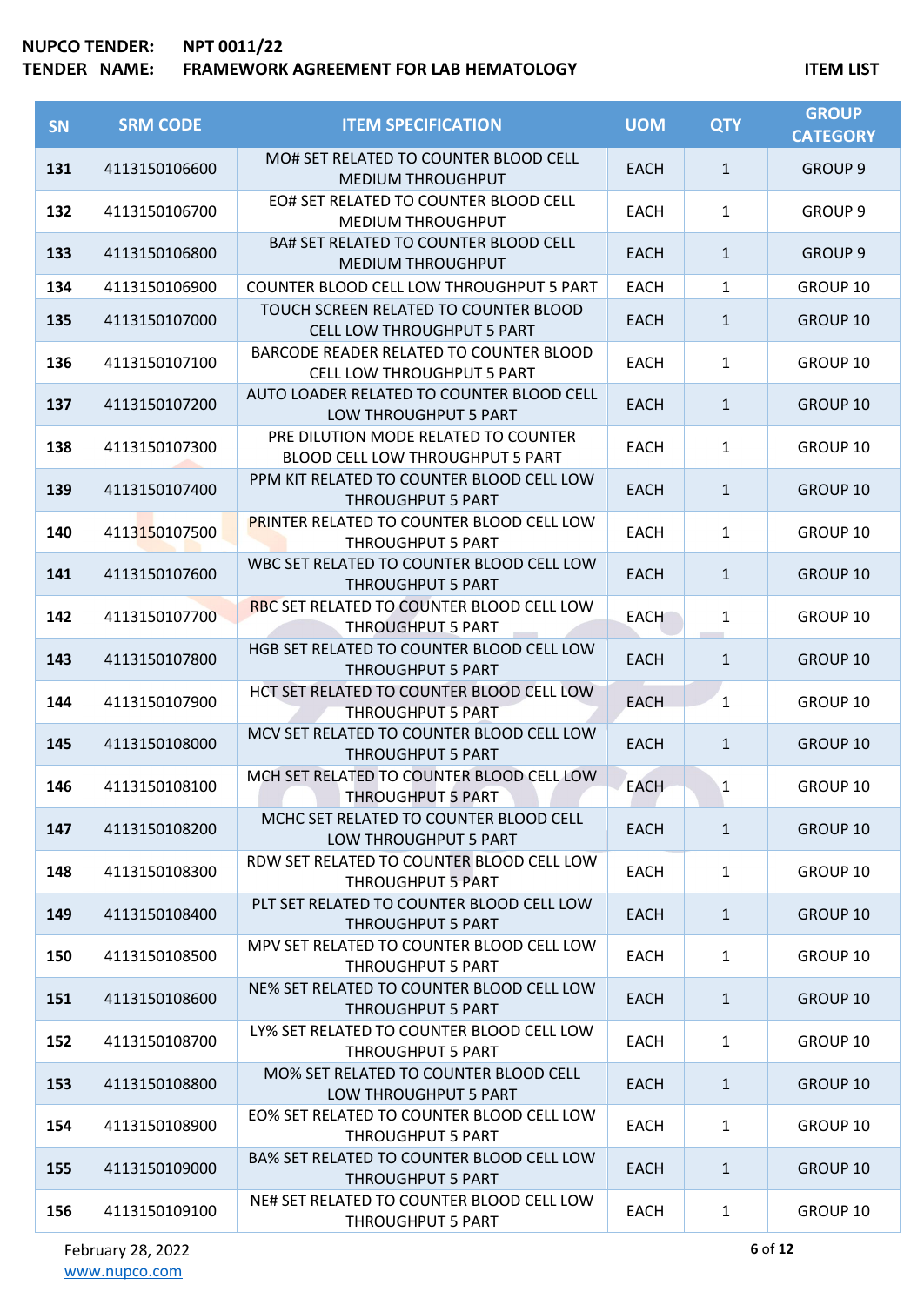| SN  | <b>SRM CODE</b> | <b>ITEM SPECIFICATION</b>                                                    | <b>UOM</b>  | <b>QTY</b>   | <b>GROUP</b><br><b>CATEGORY</b> |
|-----|-----------------|------------------------------------------------------------------------------|-------------|--------------|---------------------------------|
| 157 | 4113150109200   | LY# SET RELATED TO COUNTER BLOOD CELL LOW<br><b>THROUGHPUT 5 PART</b>        | EACH        | $\mathbf{1}$ | GROUP 10                        |
| 158 | 4113150109300   | MO# SET RELATED TO COUNTER BLOOD CELL LOW<br><b>THROUGHPUT 5 PART</b>        | <b>EACH</b> | $\mathbf{1}$ | GROUP 10                        |
| 159 | 4113150109400   | EO# SET RELATED TO COUNTER BLOOD CELL LOW<br><b>THROUGHPUT 5 PART</b>        | <b>EACH</b> | $\mathbf{1}$ | GROUP 10                        |
| 160 | 4113150109500   | BA# SET RELATED TO COUNTER BLOOD CELL LOW<br>THROUGHPUT 5 PART               | EACH        | $\mathbf{1}$ | GROUP 10                        |
| 161 | 4113150109600   | COUNTER BLOOD CELL LOW THROUGHPUT 3 PART                                     | <b>EACH</b> | $\mathbf{1}$ | GROUP 11                        |
| 162 | 4113150109700   | TOUCH SCREEN RELATED TO COUNTER BLOOD<br>CELL LOW THROUGHPUT 3 PART          | <b>EACH</b> | $\mathbf{1}$ | GROUP 11                        |
| 163 | 4113150109800   | BARCODE READER RELATED TO COUNTER BLOOD<br><b>CELL LOW THROUGHPUT 3 PART</b> | EACH        | $\mathbf{1}$ | GROUP 11                        |
| 164 | 4113150109900   | PPM KIT RELATED TO COUNTER BLOOD CELL LOW<br>THROUGHPUT 3 PART               | EACH        | $\mathbf{1}$ | GROUP 11                        |
| 165 | 4113150110000   | PRINTER RELATED TO COUNTER BLOOD CELL LOW<br><b>THROUGHPUT 3 PART</b>        | <b>EACH</b> | $\mathbf{1}$ | <b>GROUP 11</b>                 |
| 166 | 4113150110100   | WBC SET RELATED TO COUNTER BLOOD CELL LOW<br><b>THROUGHPUT 3 PART</b>        | <b>EACH</b> | $\mathbf{1}$ | GROUP 11                        |
| 167 | 4113150110200   | RBC SET RELATED TO COUNTER BLOOD CELL LOW<br><b>THROUGHPUT 3 PART</b>        | EACH        | $\mathbf{1}$ | GROUP 11                        |
| 168 | 4113150110300   | <b>HGB SET RELATED TO COUNTER BLOOD CELL LOW</b><br><b>THROUGHPUT 3 PART</b> | <b>EACH</b> | $\mathbf{1}$ | GROUP 11                        |
| 169 | 4113150110400   | HCT SET RELATED TO COUNTER BLOOD CELL LOW<br><b>THROUGHPUT 3 PART</b>        | <b>EACH</b> | $\mathbf{1}$ | GROUP 11                        |
| 170 | 4113150110500   | MCV SET RELATED TO COUNTER BLOOD CELL LOW<br><b>THROUGHPUT 3 PART</b>        | <b>EACH</b> | $\mathbf{1}$ | GROUP 11                        |
| 171 | 4113150110600   | MCH SET RELATED TO COUNTER BLOOD CELL LOW<br><b>THROUGHPUT 3 PART</b>        | <b>EACH</b> | $\mathbf{1}$ | GROUP 11                        |
| 172 | 4113150110700   | MCHC SET RELATED TO COUNTER BLOOD CELL<br>LOW THROUGHPUT 3 PART              | <b>EACH</b> | $\mathbf{1}$ | GROUP 11                        |
| 173 | 4113150110800   | RDW SET RELATED TO COUNTER BLOOD CELL LOW<br><b>THROUGHPUT 3 PART</b>        | <b>EACH</b> | $\mathbf{1}$ | GROUP 11                        |
| 174 | 4113150110900   | PLT SET RELATED TO COUNTER BLOOD CELL LOW<br><b>THROUGHPUT 3 PART</b>        | <b>EACH</b> | $\mathbf{1}$ | GROUP 11                        |
| 175 | 4113150111000   | MPV SET RELATED TO COUNTER BLOOD CELL LOW<br><b>THROUGHPUT 3 PART</b>        | <b>EACH</b> | $\mathbf{1}$ | GROUP 11                        |
| 176 | 4113150111100   | <b>GR% SET RELATED TO COUNTER BLOOD CELL LOW</b><br>THROUGHPUT 3 PART        | EACH        | $\mathbf{1}$ | GROUP 11                        |
| 177 | 4113150111200   | LY% SET RELATED TO COUNTER BLOOD CELL LOW<br><b>THROUGHPUT 3 PART</b>        | <b>EACH</b> | $\mathbf{1}$ | GROUP 11                        |
| 178 | 4113150111300   | MO% SET RELATED TO COUNTER BLOOD CELL<br>LOW THROUGHPUT 3 PART               | <b>EACH</b> | $\mathbf{1}$ | GROUP 11                        |
| 179 | 4113150111400   | GR# SET RELATED TO COUNTER BLOOD CELL LOW<br><b>THROUGHPUT 3 PART</b>        | EACH        | $\mathbf{1}$ | GROUP 11                        |
| 180 | 4113150111500   | LY# SET RELATED TO COUNTER BLOOD CELL LOW<br>THROUGHPUT 3 PART               | EACH        | $\mathbf{1}$ | GROUP 11                        |
| 181 | 4113150111600   | MO# SET RELATED TO COUNTER BLOOD CELL LOW<br>THROUGHPUT 3 PART               | <b>EACH</b> | $\mathbf{1}$ | GROUP 11                        |
| 182 | 4111580901600   | ANALYZER COAGULATION HIGH THROUGHPUT                                         | <b>EACH</b> | $\mathbf{1}$ | GROUP 12                        |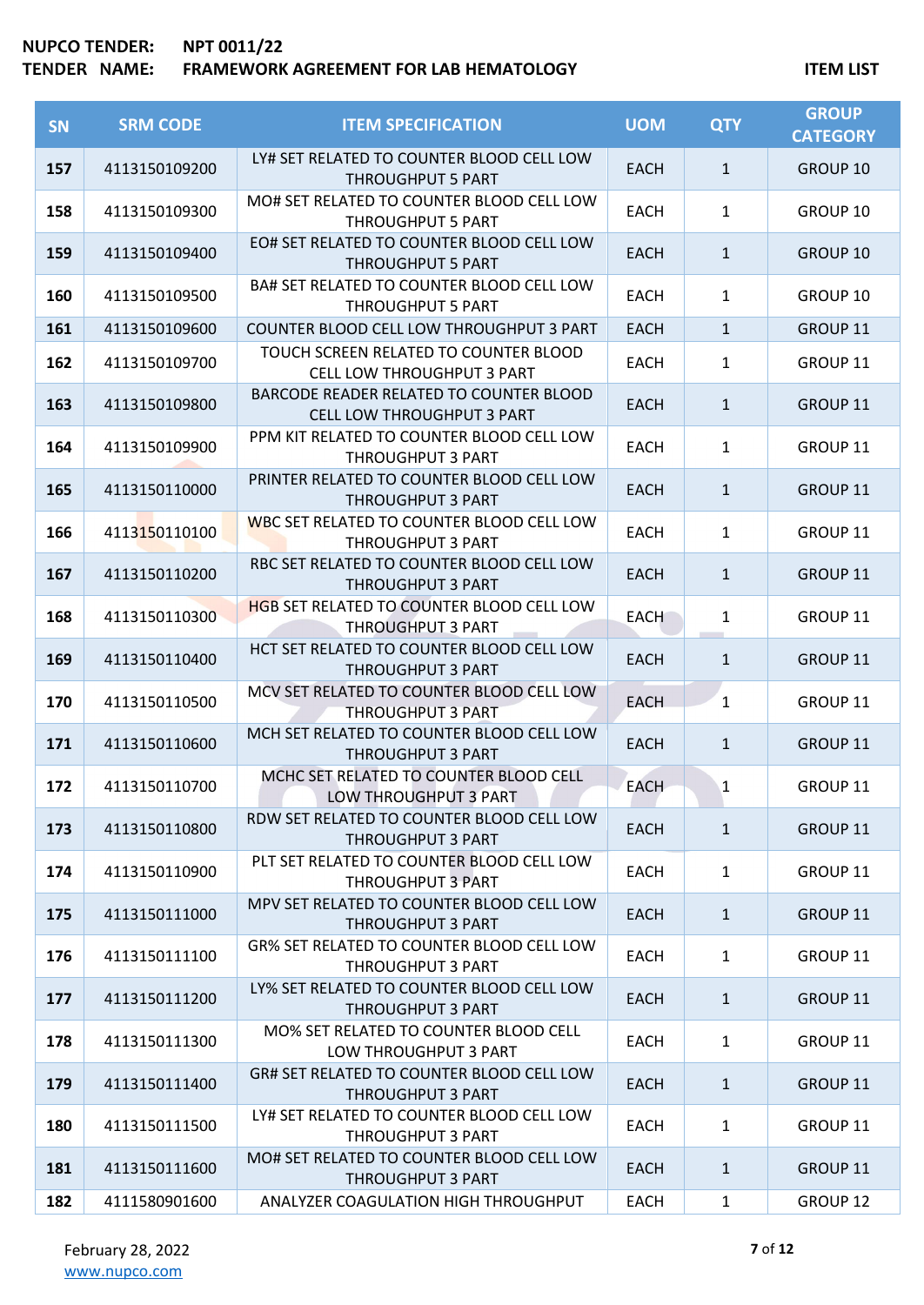| <b>SN</b> | <b>SRM CODE</b> | <b>ITEM SPECIFICATION</b>                                                             | <b>UOM</b>  | <b>QTY</b>   | <b>GROUP</b><br><b>CATEGORY</b> |
|-----------|-----------------|---------------------------------------------------------------------------------------|-------------|--------------|---------------------------------|
| 183       | 4111581007800   | <b>BARCODE READER RELATED TO ANALYZER</b><br><b>COAGULATION HIGH THROUGHPUT</b>       | <b>EACH</b> | $\mathbf{1}$ | GROUP 12                        |
| 184       | 4111581007900   | UPS RELATED TO ANALYZER COAGULATION HIGH<br><b>THROUGHPUT</b>                         | <b>EACH</b> | 1            | <b>GROUP 12</b>                 |
| 185       | 4111581008000   | PPM KIT RELATED TO ANALYZER COAGULATION<br><b>HIGH THROUGHPUT</b>                     | <b>EACH</b> | $\mathbf{1}$ | <b>GROUP 12</b>                 |
| 186       | 4111581008100   | PRINTER RELATED TO ANALYZER COAGULATION<br><b>HIGH THROUGHPUT</b>                     | <b>EACH</b> | $\mathbf{1}$ | GROUP 12                        |
| 187       | 4111581008200   | PT SET RELATED TO ANALYZER COAGULATION<br><b>HIGH THROUGHPUT</b>                      | <b>EACH</b> | $\mathbf{1}$ | <b>GROUP 12</b>                 |
| 188       | 4111581008300   | <b>aPTT SET RELATED TO ANALYZER COAGULATION</b><br><b>HIGH THROUGHPUT</b>             | <b>EACH</b> | 1            | GROUP 12                        |
| 189       | 4111581008400   | FIBRINOGEN SET RELATED TO ANALYZER<br><b>COAGULATION HIGH THROUGHPUT</b>              | <b>EACH</b> | $\mathbf{1}$ | <b>GROUP 12</b>                 |
| 190       | 4111581008500   | THROMBIN TIME SET RELATED TO ANALYZER<br><b>COAGULATION HIGH THROUGHPUT</b>           | <b>EACH</b> | $\mathbf{1}$ | <b>GROUP 12</b>                 |
| 191       | 4111581008600   | ANTITHROMBIN SET RELATED TO ANALYZER<br><b>COAGULATION HIGH THROUGHPUT</b>            | <b>EACH</b> | $\mathbf{1}$ | <b>GROUP 12</b>                 |
| 192       | 4111581008700   | <b>FREE PROTEIN S SET RELATED TO ANALYZER</b><br><b>COAGULATION HIGH THROUGHPUT</b>   | <b>EACH</b> | $\mathbf{1}$ | <b>GROUP 12</b>                 |
| 193       | 4111581008800   | LUPUS SCREEN SET RELATED TO ANALYZER<br><b>COAGULATION HIGH THROUGHPUT</b>            | <b>EACH</b> | $\mathbf{1}$ | <b>GROUP 12</b>                 |
| 194       | 4111581008900   | LUPUS CONFIRM SET RELATED TO ANALYZER<br><b>COAGULATION HIGH THROUGHPUT</b>           | <b>EACH</b> | 1            | <b>GROUP 12</b>                 |
| 195       | 4111581009000   | <b>FACTOR II SET RELATED TO ANALYZER</b><br><b>COAGULATION HIGH THROUGHPUT</b>        | <b>EACH</b> | $\mathbf{1}$ | GROUP 12                        |
| 196       | 4111581009100   | <b>FACTOR V SET RELATED TO ANALYZER</b><br><b>COAGULATION HIGH THROUGHPUT</b>         | <b>EACH</b> | 1            | <b>GROUP 12</b>                 |
| 197       | 4111581009200   | FACTOR VII SET RELATED TO ANALYZER<br><b>COAGULATION HIGH THROUGHPUT</b>              | <b>EACH</b> | $\mathbf{1}$ | GROUP <sub>12</sub>             |
| 198       | 4111581009300   | FACTOR VIII SET RELATED TO ANALYZER<br><b>COAGULATION HIGH THROUGHPUT</b>             | EACH        | $\mathbf{1}$ | GROUP 12                        |
| 199       | 4111581009400   | <b>FACTOR X SET RELATED TO ANALYZER</b><br><b>COAGULATION HIGH THROUGHPUT</b>         | <b>EACH</b> | $\mathbf{1}$ | <b>GROUP 12</b>                 |
| 200       | 4111581009500   | ANTI-Xa SET RELATED TO ANALYZER<br><b>COAGULATION HIGH THROUGHPUT</b>                 | <b>EACH</b> | $\mathbf{1}$ | GROUP 12                        |
| 201       | 4111581009600   | D-DIMER SET RELATED TO ANALYZER<br><b>COAGULATION HIGH THROUGHPUT</b>                 | <b>EACH</b> | $\mathbf{1}$ | <b>GROUP 12</b>                 |
| 202       | 4111581009700   | PROTEIN C CHROMOGENIC SET RELATED TO<br>ANALYZER COAGULATION HIGH THROUGHPUT          | <b>EACH</b> | $\mathbf{1}$ | GROUP 12                        |
| 203       | 4111581009800   | VON WILLEBRAND FACTOR ACTIVITY SET RELATED<br>TO ANALYZER COAGULATION HIGH THROUGHPUT | <b>EACH</b> | $\mathbf{1}$ | <b>GROUP 12</b>                 |
| 204       | 4111581009900   | HIL TEST SET RELATED TO ANALYZER<br><b>COAGULATION HIGH THROUGHPUT</b>                | <b>EACH</b> | $\mathbf{1}$ | GROUP 12                        |
| 205       | 4111580901700   | ANALYZER COAGULATION MEDIUM THROUGHPUT                                                | <b>EACH</b> | $\mathbf{1}$ | GROUP 13                        |
| 206       | 4111581010000   | BARCODE READER RELATED TO ANALYZER<br>COAGULATION MEDIUM THROUGHPUT                   | EACH        | $\mathbf{1}$ | GROUP 13                        |
| 207       | 4111581010100   | UPS RELATED TO ANALYZER COAGULATION<br><b>MEDIUM THROUGHPUT</b>                       | <b>EACH</b> | $\mathbf{1}$ | <b>GROUP 13</b>                 |
| 208       | 4111581010200   | PPM KIT RELATED TO ANALYZER COAGULATION<br>MEDIUM THROUGHPUT                          | <b>EACH</b> | 1            | GROUP 13                        |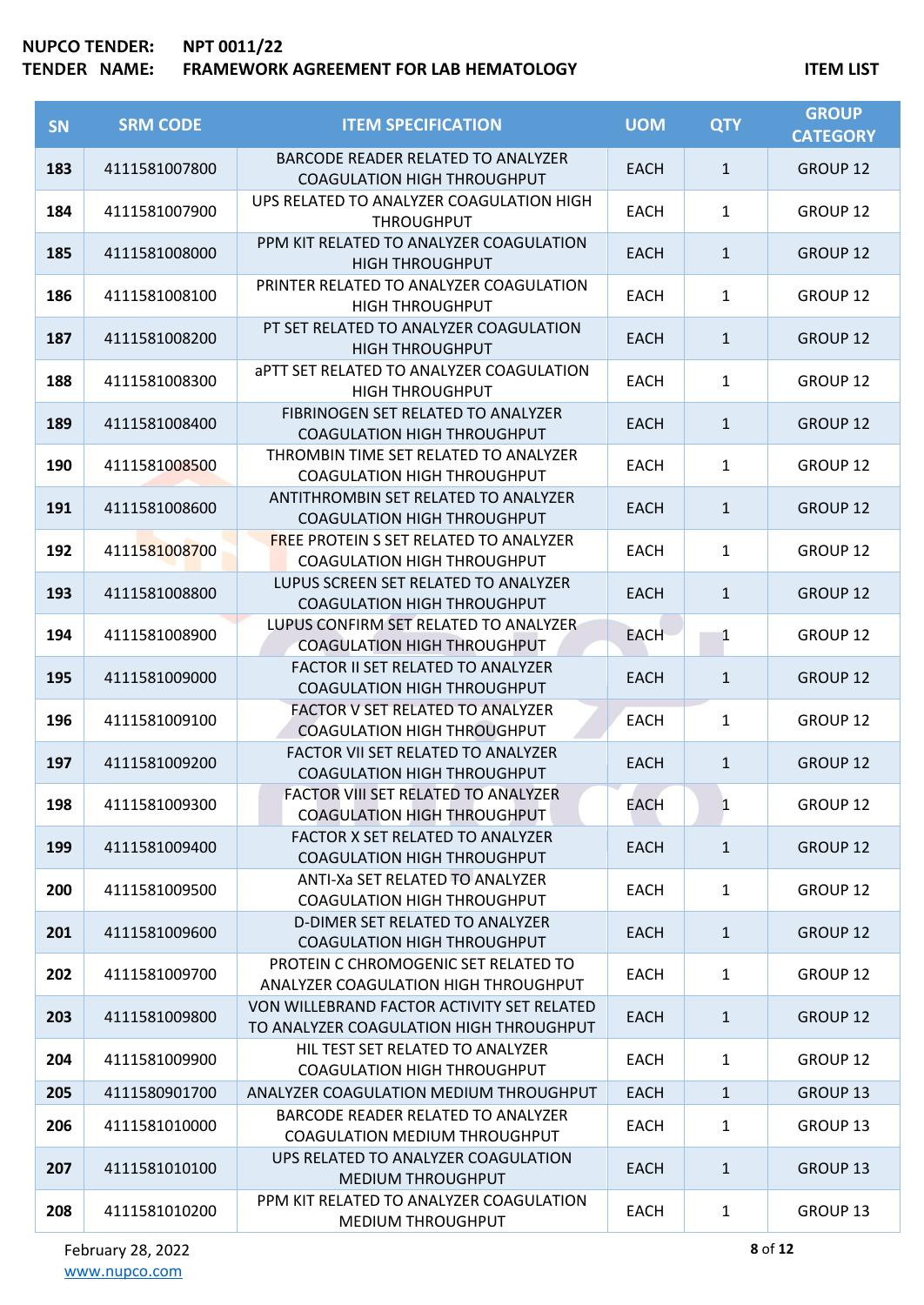| <b>SN</b> | <b>SRM CODE</b> | <b>ITEM SPECIFICATION</b>                                                                         | <b>UOM</b>  | <b>QTY</b>   | <b>GROUP</b><br><b>CATEGORY</b> |
|-----------|-----------------|---------------------------------------------------------------------------------------------------|-------------|--------------|---------------------------------|
| 209       | 4111581010300   | PRINTER RELATED TO ANALYZER COAGULATION<br><b>MEDIUM THROUGHPUT</b>                               | <b>EACH</b> | $\mathbf{1}$ | GROUP 13                        |
| 210       | 4111581010400   | PT SET RELATED TO ANALYZER COAGULATION<br><b>MEDIUM THROUGHPUT</b>                                | <b>EACH</b> | $\mathbf{1}$ | GROUP <sub>13</sub>             |
| 211       | 4111581010500   | <b>aPTT SET RELATED TO ANALYZER COAGULATION</b><br><b>MEDIUM THROUGHPUT</b>                       | <b>EACH</b> | $\mathbf{1}$ | GROUP <sub>13</sub>             |
| 212       | 4111581010600   | FIBRINOGEN SET RELATED TO ANALYZER<br><b>COAGULATION MEDIUM THROUGHPUT</b>                        | <b>EACH</b> | $\mathbf{1}$ | GROUP 13                        |
| 213       | 4111581010700   | THROMBIN TIME SET RELATED TO ANALYZER<br>COAGULATION MEDIUM THROUGHPUT                            | <b>EACH</b> | $\mathbf{1}$ | <b>GROUP 13</b>                 |
| 214       | 4111581010800   | ANTITHROMBIN SET RELATED TO ANALYZER<br><b>COAGULATION MEDIUM THROUGHPUT</b>                      | <b>EACH</b> | $\mathbf{1}$ | GROUP 13                        |
| 215       | 4111581010900   | FREE PROTEIN S SET RELATED TO ANALYZER<br>COAGULATION MEDIUM THROUGHPUT                           | <b>EACH</b> | $\mathbf{1}$ | GROUP <sub>13</sub>             |
| 216       | 4111581011000   | LUPUS SCREEN SET RELATED TO ANALYZER<br>COAGULATION MEDIUM THROUGHPUT                             | <b>EACH</b> | $\mathbf{1}$ | GROUP <sub>13</sub>             |
| 217       | 4111581011100   | LUPUS CONFIRM SET RELATED TO ANALYZER<br>COAGULATION MEDIUM THROUGHPUT                            | <b>EACH</b> | $\mathbf{1}$ | GROUP 13                        |
| 218       | 4111581011200   | <b>FACTOR II SET RELATED TO ANALYZER</b><br><b>COAGULATION MEDIUM THROUGHPUT</b>                  | <b>EACH</b> | $\mathbf{1}$ | GROUP 13                        |
| 219       | 4111581011300   | FACTOR V SET RELATED TO ANALYZER<br>COAGULATION MEDIUM THROUGHPUT                                 | <b>EACH</b> | $\mathbf{1}$ | GROUP <sub>13</sub>             |
| 220       | 4111581011400   | FACTOR VII SET RELATED TO ANALYZER<br>COAGULATION MEDIUM THROUGHPUT                               | <b>EACH</b> | 1            | GROUP 13                        |
| 221       | 4111581011500   | FACTOR VIII SET RELATED TO ANALYZER<br>COAGULATION MEDIUM THROUGHPUT                              | <b>EACH</b> | $\mathbf{1}$ | GROUP 13                        |
| 222       | 4111581011600   | <b>FACTOR X SET RELATED TO ANALYZER</b><br>COAGULATION MEDIUM THROUGHPUT                          | <b>EACH</b> | $\mathbf{1}$ | GROUP 13                        |
| 223       | 4111581017200   | ANTI-Xa SET RELATED TO ANALYZER<br>COAGULATION MEDIUM THROUGHPUT                                  | <b>EACH</b> | $\mathbf{1}$ | GROUP <sub>13</sub>             |
| 224       | 4111581011800   | D-DIMER SET RELATED TO ANALYZER<br>COAGULATION MEDIUM THROUGHPUT                                  | EACH        | $\mathbf{1}$ | GROUP 13                        |
| 225       | 4111581011900   | PROTEIN C CHROMOGENIC SET RELATED TO<br>ANALYZER COAGULATION MEDIUM THROUGHPUT                    | <b>EACH</b> | $\mathbf{1}$ | <b>GROUP 13</b>                 |
| 226       | 4111581012000   | VON WILLEBRAND FACTOR ACTIVITY SET RELATED<br>TO ANALYZER COAGULATION MEDIUM<br><b>THROUGHPUT</b> | <b>EACH</b> | $\mathbf{1}$ | GROUP 13                        |
| 227       | 4111581012100   | HIL TEST SET RELATED TO ANALYZER<br>COAGULATION MEDIUM THROUGHPUT                                 | <b>EACH</b> | $\mathbf{1}$ | <b>GROUP 13</b>                 |
| 228       | 4111580901800   | ANALYZER COAGULATION LOW THROUGHPUT                                                               | <b>EACH</b> | $\mathbf{1}$ | GROUP 14                        |
| 229       | 4111581012200   | AUTOMATIC RERUN TESTING RELATED TO<br>ANALYZER COAGULATION LOW THROUGHPUT                         | <b>EACH</b> | $\mathbf{1}$ | GROUP 14                        |
| 230       | 4111581012300   | REFLEX TESTING RELATED TO ANALYZER<br>COAGULATION LOW THROUGHPUT                                  | <b>EACH</b> | $\mathbf{1}$ | GROUP 14                        |
| 231       | 4111581012400   | PPM KIT RELATED TO ANALYZER COAGULATION<br>LOW THROUGHPUT                                         | <b>EACH</b> | $\mathbf{1}$ | GROUP 14                        |
| 232       | 4111581012500   | PRINTER RELATED TO ANALYZER COAGULATION<br>LOW THROUGHPUT                                         | EACH        | $\mathbf{1}$ | GROUP 14                        |
| 233       | 4111581012600   | BARCODE READER RELATED TO ANALYZER<br>COAGULATION LOW THROUGHPUT                                  | <b>EACH</b> | $\mathbf{1}$ | GROUP 14                        |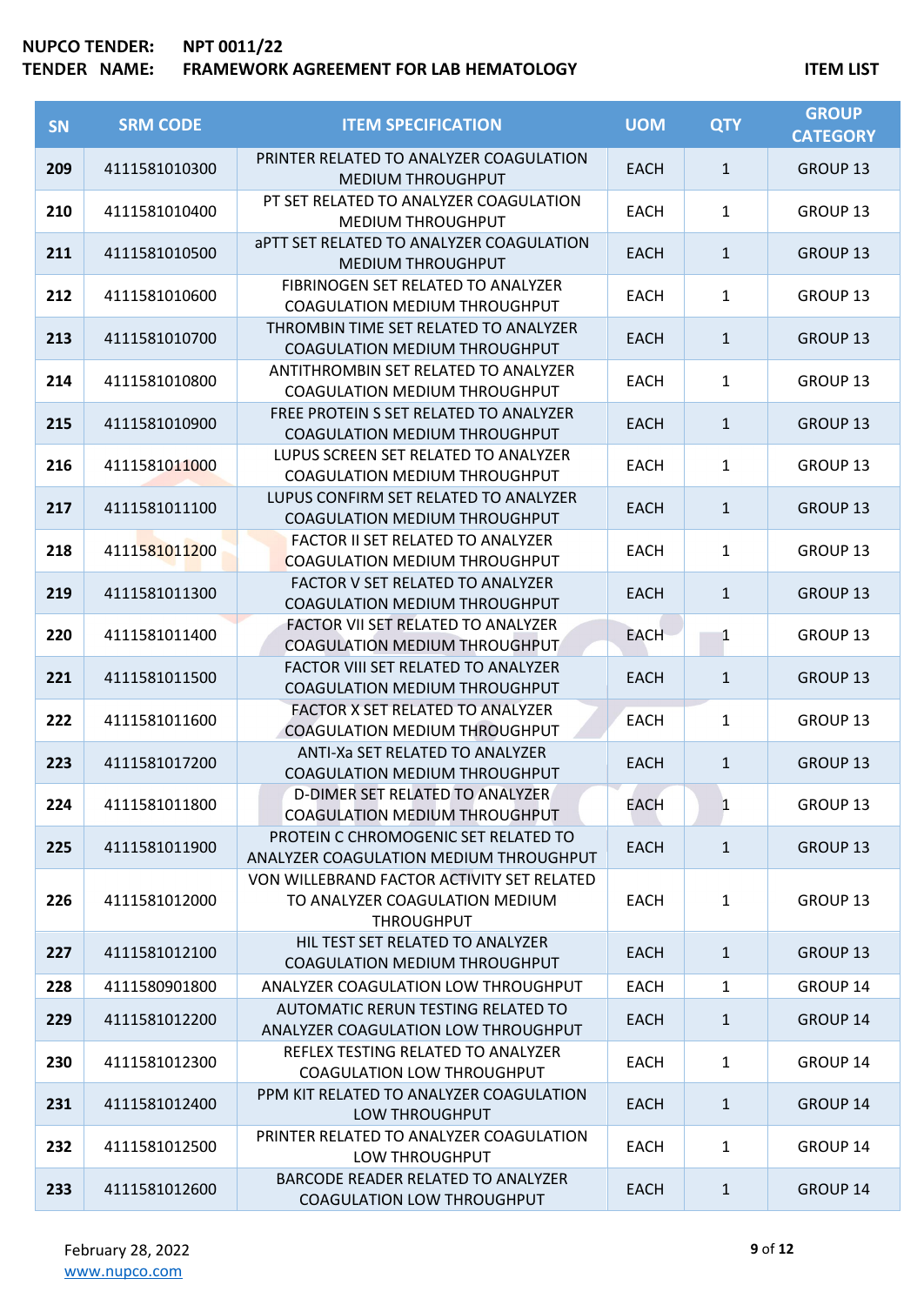| <b>SN</b> | <b>SRM CODE</b> | <b>ITEM SPECIFICATION</b>                                                            | <b>UOM</b>  | <b>QTY</b>   | <b>GROUP</b><br><b>CATEGORY</b> |
|-----------|-----------------|--------------------------------------------------------------------------------------|-------------|--------------|---------------------------------|
| 234       | 4111581012700   | PT SET RELATED TO ANALYZER COAGULATION<br>LOW THROUGHPUT                             | EACH        | $\mathbf{1}$ | GROUP 14                        |
| 235       | 4111581012800   | <b>APTT SET RELATED TO ANALYZER COAGULATION</b><br>LOW THROUGHPUT                    | <b>EACH</b> | $\mathbf{1}$ | <b>GROUP 14</b>                 |
| 236       | 4111581012900   | FIBRINOGEN SET RELATED TO ANALYZER<br><b>COAGULATION LOW THROUGHPUT</b>              | <b>EACH</b> | $\mathbf{1}$ | GROUP 14                        |
| 237       | 4111581013000   | THROMBIN TIME SET RELATED TO ANALYZER<br><b>COAGULATION LOW THROUGHPUT</b>           | <b>EACH</b> | $\mathbf{1}$ | <b>GROUP 14</b>                 |
| 238       | 4111581013100   | ANTITHROMBIN SET RELATED TO ANALYZER<br><b>COAGULATION LOW THROUGHPUT</b>            | EACH        | $\mathbf{1}$ | GROUP 14                        |
| 239       | 4111581013200   | FREE PROTEIN S SET RELATED TO ANALYZER<br><b>COAGULATION LOW THROUGHPUT</b>          | <b>EACH</b> | $\mathbf{1}$ | <b>GROUP 14</b>                 |
| 240       | 4111581013300   | LUPUS SCREEN SET RELATED TO ANALYZER<br><b>COAGULATION LOW THROUGHPUT</b>            | <b>EACH</b> | $\mathbf{1}$ | GROUP 14                        |
| 241       | 4111581013400   | LUPUS CONFIRM SET RELATED TO ANALYZER<br><b>COAGULATION LOW THROUGHPUT</b>           | <b>EACH</b> | $\mathbf{1}$ | <b>GROUP 14</b>                 |
| 242       | 4111581013500   | FACTOR II SET RELATED TO ANALYZER<br><b>COAGULATION LOW THROUGHPUT</b>               | <b>EACH</b> | $\mathbf{1}$ | GROUP 14                        |
| 243       | 4111581013600   | <b>FACTOR V SET RELATED TO ANALYZER</b><br>COAGULATION LOW THROUGHPUT                | <b>EACH</b> | $\mathbf{1}$ | <b>GROUP 14</b>                 |
| 244       | 4111581013700   | <b>FACTOR VII SET RELATED TO ANALYZER</b><br><b>COAGULATION LOW THROUGHPUT</b>       | <b>EACH</b> | $\mathbf{1}$ | GROUP 14                        |
| 245       | 4111581013800   | FACTOR VIII SET RELATED TO ANALYZER<br><b>COAGULATION LOW THROUGHPUT</b>             | <b>EACH</b> | $\mathbf{1}$ | <b>GROUP 14</b>                 |
| 246       | 4111581013900   | FACTOR X SET RELATED TO ANALYZER<br><b>COAGULATION LOW THROUGHPUT</b>                | <b>EACH</b> | $\mathbf{1}$ | GROUP 14                        |
| 247       | 4111581014000   | <b>ANTI-Xa SET RELATED TO ANALYZER</b><br><b>COAGULATION LOW THROUGHPUT</b>          | <b>EACH</b> | $\mathbf{1}$ | <b>GROUP 14</b>                 |
| 248       | 4111581014100   | D-DIMER SET RELATED TO ANALYZER<br><b>COAGULATION LOW THROUGHPUT</b>                 | <b>EACH</b> | 1            | GROUP 14                        |
| 249       | 4111581014200   | PROTEIN C CHROMOGENIC SET RELATED TO<br>ANALYZER COAGULATION LOW THROUGHPUT          | <b>EACH</b> | $\mathbf{1}$ | GROUP 14                        |
| 250       | 4111581014300   | VON WILLEBRAND FACTOR ACTIVITY SET RELATED<br>TO ANALYZER COAGULATION LOW THROUGHPUT | <b>EACH</b> | $\mathbf{1}$ | GROUP 14                        |
| 251       | 4111581014400   | HIL TEST SET RELATED TO ANALYZER<br>COAGULATION LOW THROUGHPUT                       | <b>EACH</b> | $\mathbf{1}$ | <b>GROUP 14</b>                 |
| 252       | 4115000003100   | ANALYZER COAGULATION SEMI AUTOMATED                                                  | <b>EACH</b> | $\mathbf{1}$ | GROUP 15                        |
| 253       | 4111581014500   | PPM KIT RELATED TO ANALYZER COAGULATION<br><b>SEMI AUTOMATED</b>                     | EACH        | $\mathbf{1}$ | <b>GROUP 15</b>                 |
| 254       | 4111581014600   | PRINTER RELATED TO ANALYZER COAGULATION<br><b>SEMI AUTOMATED</b>                     | EACH        | $\mathbf{1}$ | GROUP 15                        |
| 255       | 4111581014700   | UPS RELATED TO ANALYZER COAGULATION SEMI<br><b>AUTOMATED</b>                         | <b>EACH</b> | $\mathbf{1}$ | <b>GROUP 15</b>                 |
| 256       | 4111581014800   | PT SET RELATED TO ANALYZER COAGULATION<br><b>SEMI AUTOMATED</b>                      | EACH        | $\mathbf{1}$ | GROUP 15                        |
| 257       | 4111581014900   | <b>APTT SET RELATED TO ANALYZER COAGULATION</b><br><b>SEMI AUTOMATED</b>             | EACH        | $\mathbf{1}$ | <b>GROUP 15</b>                 |
| 258       | 4111581015000   | FIBRINOGEN SET RELATED TO ANALYZER<br><b>COAGULATION SEMI AUTOMATED</b>              | EACH        | $\mathbf{1}$ | GROUP 15                        |
| 259       | 4111581015100   | THROMBIN TIME SET RELATED TO ANALYZER<br>COAGULATION SEMI AUTOMATED                  | <b>EACH</b> | $\mathbf{1}$ | <b>GROUP 15</b>                 |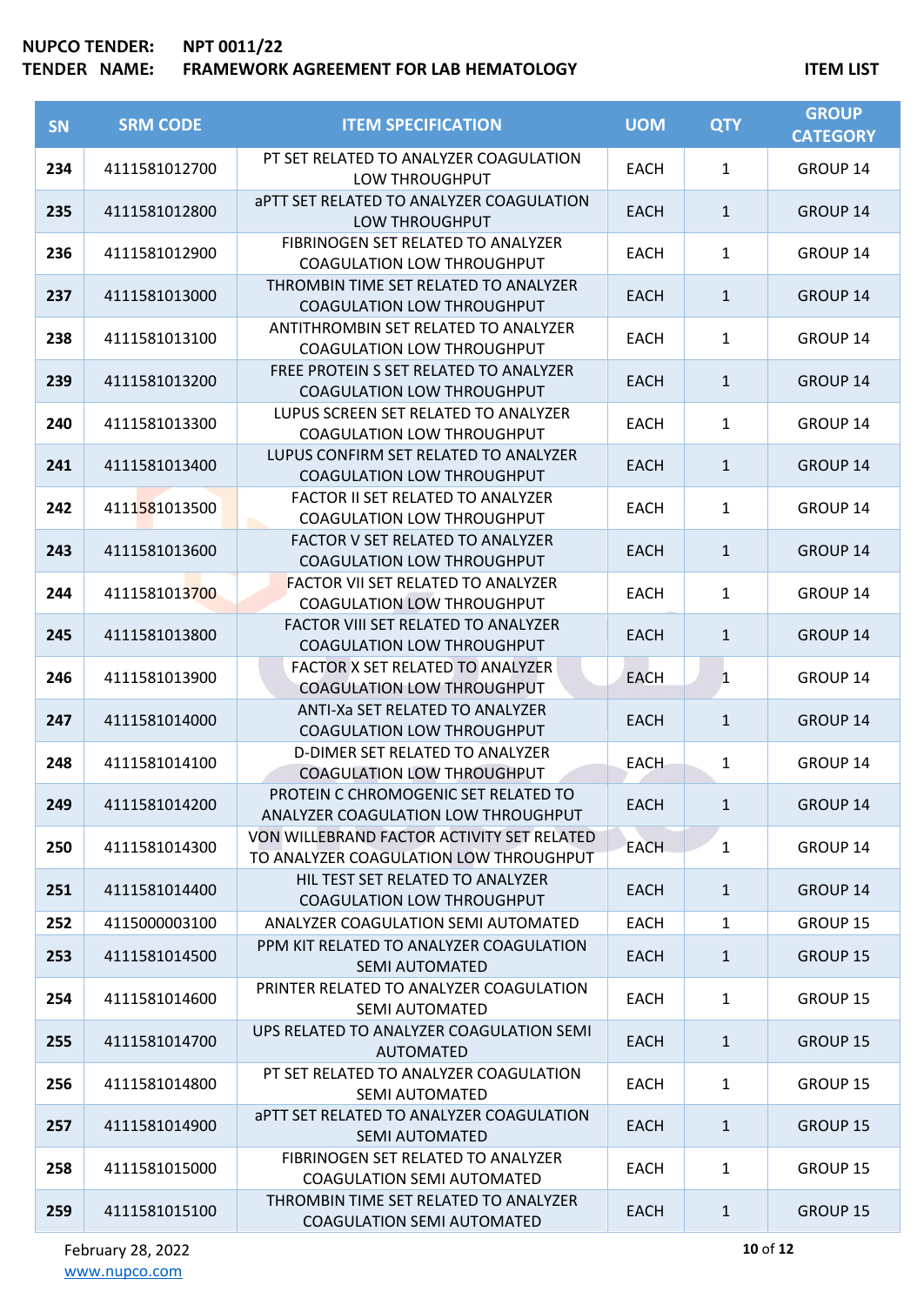| <b>SN</b> | <b>SRM CODE</b> | <b>ITEM SPECIFICATION</b>                                                            | <b>UOM</b>  | <b>QTY</b>   | <b>GROUP</b><br><b>CATEGORY</b> |
|-----------|-----------------|--------------------------------------------------------------------------------------|-------------|--------------|---------------------------------|
| 260       | 4111581015200   | ANTITHROMBIN SET RELATED TO ANALYZER<br><b>COAGULATION SEMI AUTOMATED</b>            | <b>EACH</b> | $\mathbf{1}$ | GROUP 15                        |
| 261       | 4111581015300   | FREE PROTEIN S SET RELATED TO ANALYZER<br><b>COAGULATION SEMI AUTOMATED</b>          | <b>EACH</b> | $\mathbf{1}$ | <b>GROUP 15</b>                 |
| 262       | 4111581015400   | LUPUS SCREEN SET RELATED TO ANALYZER<br><b>COAGULATION SEMI AUTOMATED</b>            | <b>EACH</b> | $\mathbf{1}$ | GROUP 15                        |
| 263       | 4111581015500   | LUPUS CONFIRM SET RELATED TO ANALYZER<br><b>COAGULATION SEMI AUTOMATED</b>           | <b>EACH</b> | $\mathbf{1}$ | <b>GROUP 15</b>                 |
| 264       | 4111581015600   | FACTOR II SET RELATED TO ANALYZER<br><b>COAGULATION SEMI AUTOMATED</b>               | <b>EACH</b> | 1            | GROUP 15                        |
| 265       | 4111581015700   | FACTOR V SET RELATED TO ANALYZER<br><b>COAGULATION SEMI AUTOMATED</b>                | <b>EACH</b> | $\mathbf{1}$ | <b>GROUP 15</b>                 |
| 266       | 4111581015800   | FACTOR VII SET RELATED TO ANALYZER<br><b>COAGULATION SEMI AUTOMATED</b>              | <b>EACH</b> | $\mathbf{1}$ | GROUP 15                        |
| 267       | 4111581015900   | FACTOR VIII SET RELATED TO ANALYZER<br><b>COAGULATION SEMI AUTOMATED</b>             | <b>EACH</b> | $\mathbf{1}$ | <b>GROUP 15</b>                 |
| 268       | 4111581016000   | FACTOR X SET RELATED TO ANALYZER<br><b>COAGULATION SEMI AUTOMATED</b>                | EACH        | $\mathbf{1}$ | GROUP 15                        |
| 269       | 4111581016100   | ANTI-Xa SET RELATED TO ANALYZER<br><b>COAGULATION SEMI AUTOMATED</b>                 | <b>EACH</b> | $\mathbf{1}$ | <b>GROUP 15</b>                 |
| 270       | 4111581016200   | D-DIMER SET RELATED TO ANALYZER<br><b>COAGULATION SEMI AUTOMATED</b>                 | <b>EACH</b> | $\mathbf{1}$ | GROUP 15                        |
| 271       | 4111581016300   | PROTEIN C CHROMOGENIC SET RELATED TO<br>ANALYZER COAGULATION SEMI AUTOMATED          | <b>EACH</b> | $\mathbf{1}$ | <b>GROUP 15</b>                 |
| 272       | 4111581016400   | VON WILLEBRAND FACTOR ACTIVITY SET RELATED<br>TO ANALYZER COAGULATION SEMI AUTOMATED | <b>EACH</b> | 1            | GROUP 15                        |
| 273       | 4111581016500   | HIL TEST SET RELATED TO ANALYZER<br><b>COAGULATION SEMI AUTOMATED</b>                | <b>EACH</b> | $\mathbf{1}$ | <b>GROUP 15</b>                 |
| 274       | 4111581016600   | ANALYZER ESR HIGH THROUGHPUT                                                         | <b>EACH</b> | 1            | GROUP 16                        |
| 275       | 4111581016700   | BARCODE READER RELATED TO ANALYZER ESR<br><b>HIGH THROUGHPUT</b>                     | <b>EACH</b> | $\mathbf{1}$ | GROUP 16                        |
| 276       | 4111581016800   | UPS RELATED TO ANALYZER ESR HIGH<br><b>THROUGHPUT</b>                                | <b>EACH</b> | $\mathbf{1}$ | GROUP 16                        |
| 277       | 4111581016900   | PPM KIT RELATED TO ANALYZER ESR HIGH<br><b>THROUGHPUT</b>                            | <b>EACH</b> | $\mathbf{1}$ | GROUP 16                        |
| 278       | 4111581017000   | PRINTER RELATED TO ANALYZER ESR HIGH<br><b>THROUGHPUT</b>                            | <b>EACH</b> | $\mathbf{1}$ | GROUP 16                        |
| 279       | 4111581017100   | ESR TEST SET RELATED TO ANALYZER ESR HIGH<br><b>THROUGHPUT</b>                       | <b>EACH</b> | $\mathbf{1}$ | GROUP 16                        |
| 280       | 4113151300000   | ANALYZER ESR LOW THROUGHPUT                                                          | <b>EACH</b> | 1            | GROUP 17                        |
| 281       | 4113151300100   | BARCODE READER RELATED TO ANALYZER ESR<br>LOW THROUGHPUT                             | <b>EACH</b> | 1            | GROUP 17                        |
| 282       | 4113151300200   | UPS RELATED TO ANALYZER ESR LOW<br><b>THROUGHPUT</b>                                 | <b>EACH</b> | $\mathbf{1}$ | GROUP 17                        |
| 283       | 4113151300300   | PPM KIT RELATED TO ANALYZER ESR LOW<br><b>THROUGHPUT</b>                             | <b>EACH</b> | $\mathbf{1}$ | GROUP 17                        |
| 284       | 4113151300400   | PRINTER RELATED TO ANALYZER ESR LOW<br><b>THROUGHPUT</b>                             | <b>EACH</b> | $\mathbf{1}$ | GROUP 17                        |
| 285       | 4113190900400   | ESR TEST SET RELATED TO ANALYZER ESR LOW<br><b>THROUGHPUT</b>                        | EACH        | $\mathbf{1}$ | GROUP 17                        |